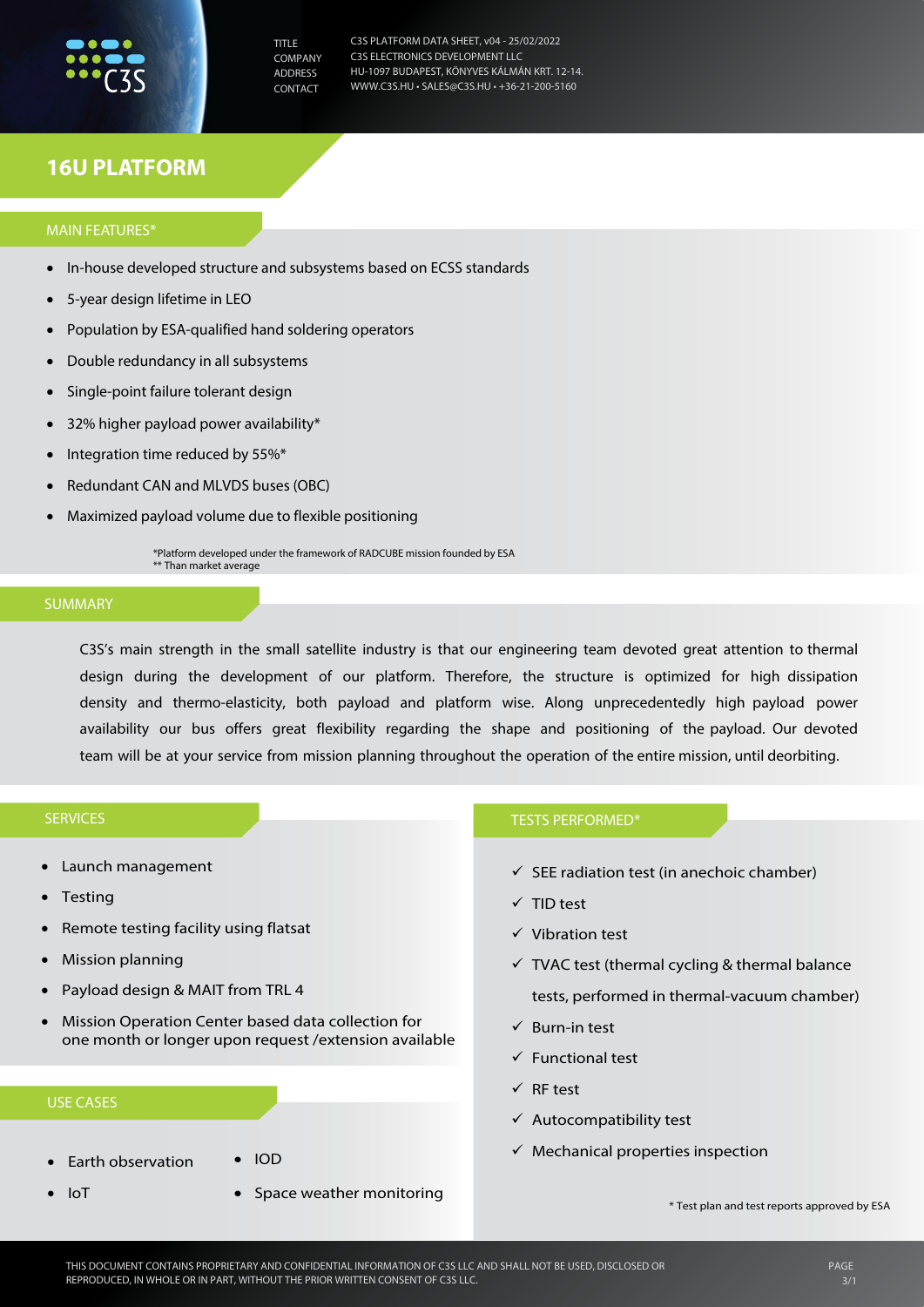

TITLE COMPANY ADDRESS CONTACT

C3S PLATFORM DATA SHEET, v04- 25/02/2022 C3S ELECTRONICS DEVELOPMENT LLC HU-1097 BUDAPEST, KÖNYVES KÁLMÁN KRT. 12-14. WWW.C3S.HU • SALES@C3S.HU • +36-21-200-5160

## **SPECIFICATION**

| <b>PLATFORM</b>                       |                                                       |                                                 |
|---------------------------------------|-------------------------------------------------------|-------------------------------------------------|
| Property                              | <b>Value/Options</b>                                  | <b>Notes</b>                                    |
| Mass                                  | 19 kg                                                 | Payload excluded                                |
| <b>Dimensions</b>                     | 226.3 x 226.3 x 454mm                                 | 16U size                                        |
| Subsystem mechanical<br>interfaces    | Card Guide, Box-in-a-box                              |                                                 |
| Subsystem interconnection             | Rigid backplane with nano-D<br>and micro-D connectors | Micro-D: MIL-DTL-83513<br>Nano-D: MIL-DTL-32139 |
| Redundancy                            | Subsystem level cold<br>redundancy                    |                                                 |
| Lifetime                              | 5-year design lifetime in<br><b>LEO</b>               |                                                 |
| Operating temperature range           | $-40 °C  +80 °C$                                      | Except battery pack (0°C+50 °C)                 |
| Platform average power<br>consumption | 7.9 W                                                 | Mission dependent                               |
| Platform peak power<br>consumption    | 25 W                                                  | Mission dependent                               |
| Maximum incoming solar power          | 85W                                                   | 12 independent MPPT channels                    |
| <b>Battery capacity</b>               | 115 Wh (3P4S) / 155 Wh (4P4S) /<br>190 Wh (5P4S)      | Depending on battery pack                       |
| <b>Power Buses</b>                    | $13.2 V - 16.8 V$                                     |                                                 |
| Command bus, Data bus                 | 2 x CAN bus                                           | Cold-redundant pair                             |
|                                       | 2 x M-LVDS                                            | Cold-redundant pair to COM                      |
|                                       | 2 x M-LVDS                                            | Cold-redundant pair to PAY                      |
| On-Board computer<br><b>CPU Core</b>  | 32bit ARM Cortex-M7                                   |                                                 |
| On-Board clock frequency              | Up to 300 MHz                                         |                                                 |
| Mass storage capacity                 | 16 GByte eMMC                                         |                                                 |
|                                       | 16 MByte MRAM                                         | Radiation resistant                             |
| TX/RX Frequency Band                  | 399-401 MHz                                           | <b>Professional Band</b>                        |
| Maximum transmit power                | 30 dBm                                                | 1 W                                             |
| Symbol rate uplink                    | 1.25-150 kbps                                         |                                                 |
| Symbol rate downlink                  | 5-150 kbps                                            |                                                 |
|                                       |                                                       |                                                 |

Continues on page 3/3